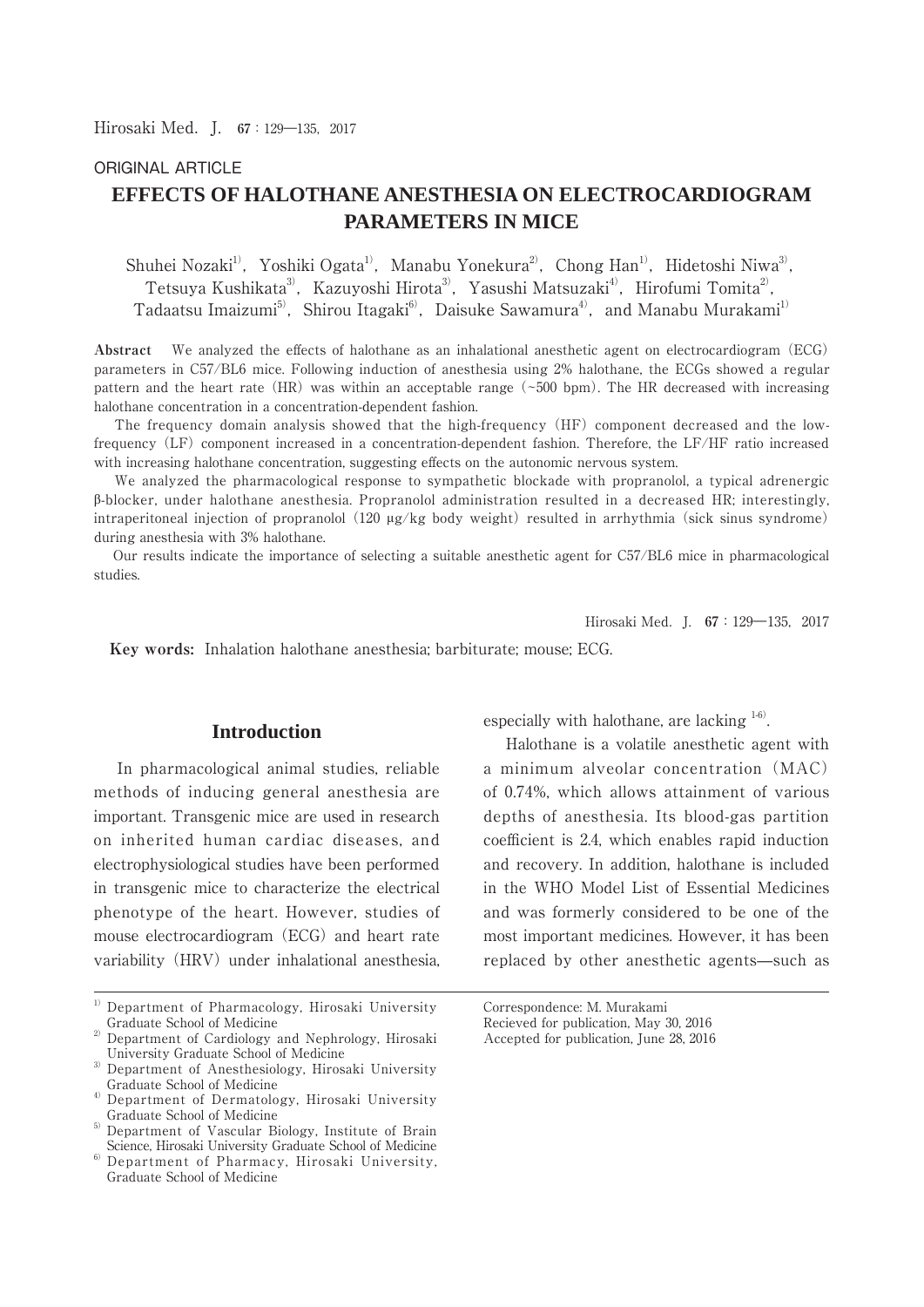sevoflurane, isoflurane, and desflurane—due to its hepatotoxicity. Trifluoroacetic acid, a deadend metabolite of halothane, plays a critical role in the development of acute liver injury. According to a previous report,  $\sim$ 1 in 10,000– 30,000 exposures results in halothane hepatitis. Since this side effect rarely develops in infants, halothane is used mainly in pediatric patients. In addition, halothane elevates the catecholamine sensitivity of the myocardium, which can lead to cardiac events, such as  $\archvthmi$ <sup>1)</sup>.

 In the present study, we analyzed the effects of halothane on the ECGs of mice. Our purpose was to determine optimal halothane concentration for pharmacological experiments with mouse. Moreover, we evaluated the pharmacological effect of a sympathetic  $\beta$ -blocker (propranolol) during halothane anesthesia.

# **Materials and Methods**

 This study was performed in accordance with the institutional guidelines of Hirosaki University (Hirosaki, Japan) and was approved by its Animal Care and Use Committee. C57BL6 mice, which are commonly used in Japan, were purchased from Japan SLC, Inc. (Hamamatsu, Japan) and were housed under standard laboratory conditions. Ten male C57BL6 mice  $(12-16$  weeks old) weighing  $32 \pm 1$  g were used.

# **Protocol**

The mice were placed in a chamber  $(15 \times 15)$  $\times$  7 cm) containing 4% enflurane for anesthesia induction. After achieving sedation, the forefeet were immobilized using needles. The anesthetic agent in the chamber was then changed to 2% halothane.

 Electrocardiograms (ECGs) were recorded by placing needles in the forelimbs of mice as lead I. The HR, R-R interval, low-frequency component  $(LF: 0.15-1.5 Hz)$  and high-frequency component (HF; 1.5-5 Hz) were evaluated by means of ECG stimulation (ML846 Power Lab System, AD Instruments, Dunedin, New Zealand).

 The ECG and heart rate variability (HRV) were analyzed with HRV program with the original tools (AD Instruments). The LF component is considered to be an indicator of sympathetic nerve tonus, and the HF component an indicator of para-sympathetic nerve tonus (cardiac vagal control)<sup>2, 3)</sup>. Therefore, the LF/ HF ratio reflects autonomic nerve tonus.

 After achieving a stable condition, the halothane concentration was increased incrementally to 2.5, 3, 3.5, and 4%, and the effect of each concentration was evaluated. For sympathetic blockade, propranolol (60, 120, 240, or 480  $\mu$ g/kg body weight) was administered intraperitoneally to mice anesthetized with 2 or 3% halothane. Each group contains at least 8 mice.

# **Statistical Analysis**

The results are expressed as means  $\pm$ standard error (S.E.). Statistical significance was determined using an analysis of variance (ANOVA) followed by Dunnett's *t*-test, and *p* values < 0.05 were considered to indicate significant differences.

### **Results**

#### **Concentration-dependent changes in the ECG**

 Changes in the ECGs of mice during anesthesia with 2 and 4% halothane are shown in Fig. 1A, and the statistical analysis is shown in Fig. 1B. The HR decreased significantly in a concentration-dependent manner  $(412 \pm 14,$  $381 \pm 13$ ,  $360 \pm 13$ ,  $354 \pm 9$ , and  $346 \pm 6$  bpm with 2, 2.5, 3, 3.5, and 4% halothane, respectively;  $n = 8$ ). An averaging view of the ECGs showed conserved P, Q, R, S, and T waves during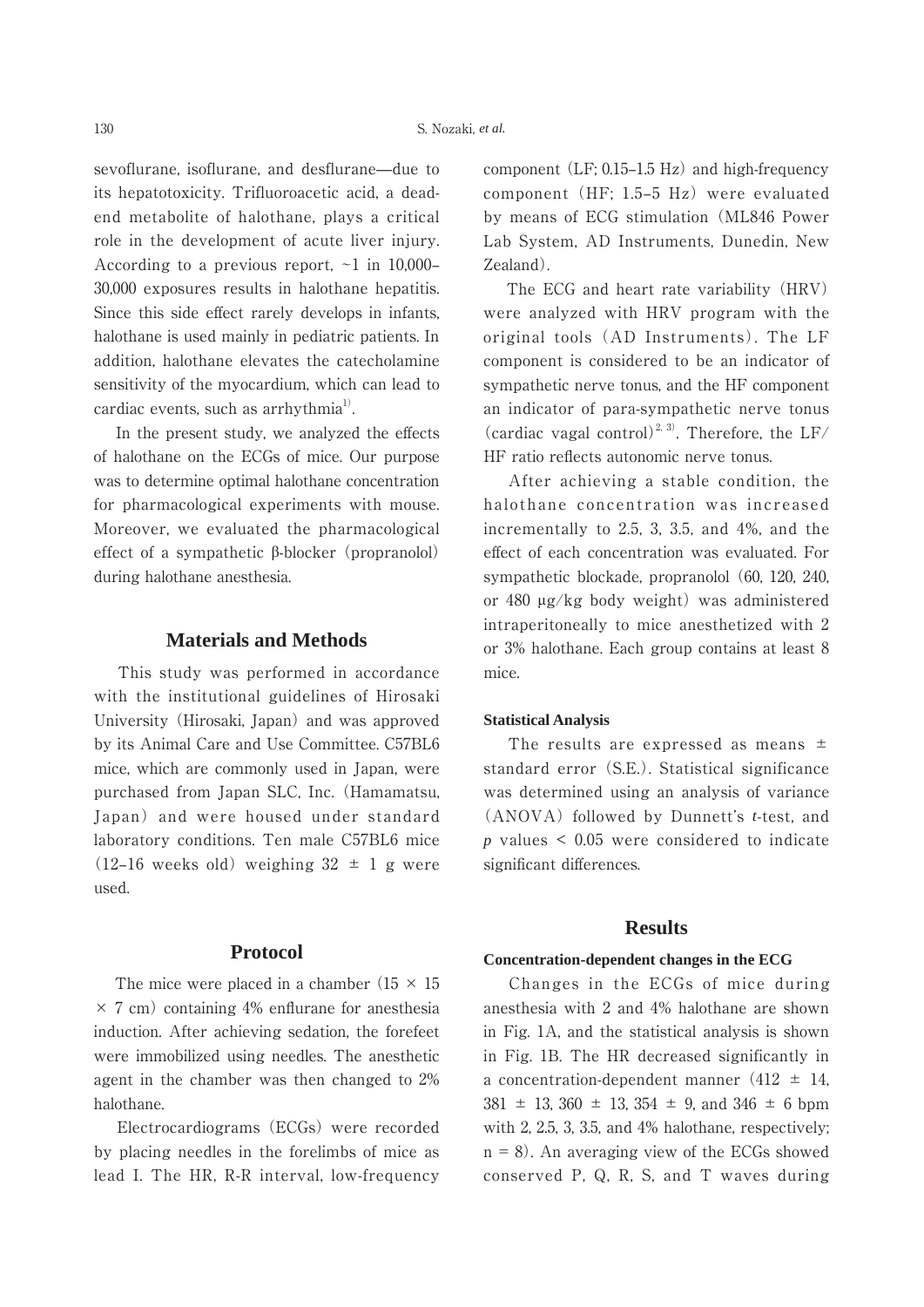

ii) Representative ECG trace during anesthesia with 4% halothane.

B. Changes in heart rate according to halothane concentration. \*P < 0.05 between anesthesia with 2% halothane and other concentrations  $(n = 8)$ .

C. Averaging view of ECG with 2% halothane (from the mouse of Ai).

anesthesia with 2% halothane (Fig. 1C). The ECG parameters of eight mice during anesthesia with 2% halothane were analyzed statistically; the results were as follows: PR interval (30.3  $\pm$  3.5 ms), P duration (20.4  $\pm$  1.1 ms), QRS interval  $(13.5 \pm 1.1 \text{ ms})$ , QT interval  $(26.0 \pm 3.3 \text{ s})$ ms), and rate-corrected QT (QTc) interval (69.3  $\pm$  8.6).

### **Changes in HRV**

 We analyzed the HRV during halothane anesthesia. Fig. 2A shows Poincaré plots (RRn vs.  $RRn + 1$ ) of beat-to-beat dynamics during anesthesia with 2 and 4% halothane. Anesthesia with 4% halothane resulted in an elongated and

#### fluctuating R-R interval.

 In the frequency domain analysis, the LF  $(0.15-1.5 \text{ Hz})$  and HF  $(1.5-5 \text{ Hz})$  components were resolved in power spectral density (Fig. 2B). Statistical analysis of the HF and LF components indicated a significant decrease and increase, respectively, during halothane anesthesia. Therefore, the LF/HF ratio increased significantly in a concentrationdependent manner, suggesting decreased parasympathetic nerve tonus (Fig. 2B and C).

### **Sympathetic blockade**

 Intraperitoneal administration of propranolol to halothane-anesthetized mice resulted in a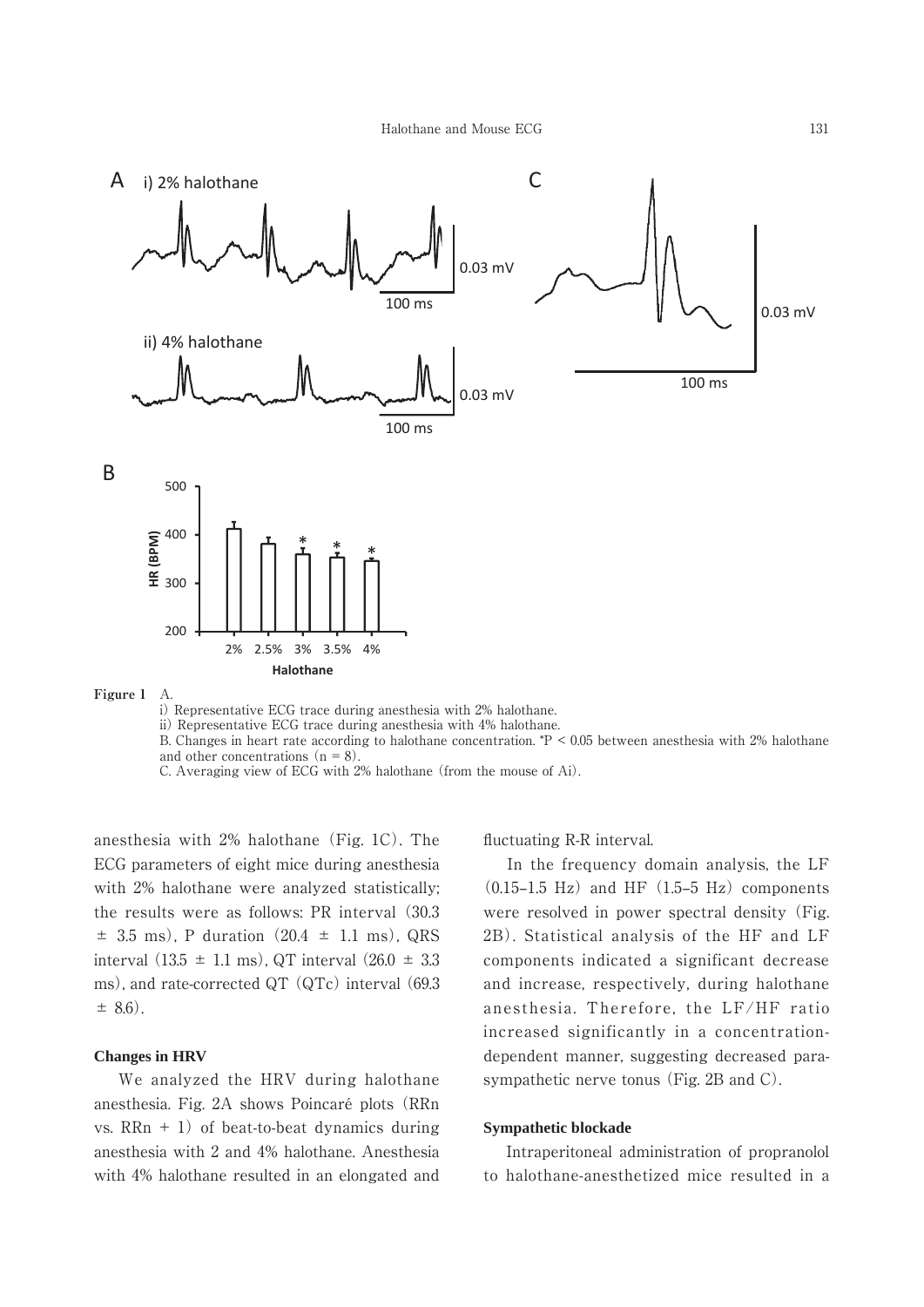

**Figure 2** Heart rate variability (HRV) HRV during anesthesia with 2% (i) and 4% (ii) halothane (A and B). A. Poincaré plots (RRn vs. RRn + 1) of consecutive pairs of RR intervals during the control period, together with the nth  $+ 1$  RR interval plotted against the nth RR period. Note the elongated RR interval during anesthesia with 4% halothane. B. Representative power spectral densities during anesthesia with 2% (i) and 4% (ii) halothane.

C. Statistical comparison of LF (i), HF (ii), and the LF/HF ratio (iii).  $*P < 0.05$  between anesthesia with 2% halothane and other concentrations  $(n = 8)$ .

decrease in HR. Mice anesthetized with 3% halothane showed greater changes in HR than those anesthetized with 2% halothane (Fig. 3A, at 240 and 480  $\mu$ g/kg BW). On the other hand, under lower dose administration (120  $\mu$ g/kg BW) of propranolol, it seems that mice anesthetized with 2% halothane showed greater change in HR compared to 3% halothane (Fig. 3A). It may be referred from the different effects of halothane for adrenoceptor at low or high concentrations. At low concentrations,  $\alpha$ -adrenergic effects inhibit phase 4 diastolic depolarization, slowing automatic rate, whereas at higher concentrations,  $\beta$ -adrenergic effects enhance phase 4 diastolic depolarization and increase the rate. Therefore, HR decreased with 2% halothane more greatly than 3% halothane, and it considered that HR change is the results of complex adrenergic effects. In addition, some mice showed atrioventricular block and sick sinus syndrome upon propranolol administration during 3% halothane anesthesia (Fig. 3B). Therefore, we decided not to examine the effect of propranolol during anesthesia with 4% halothane.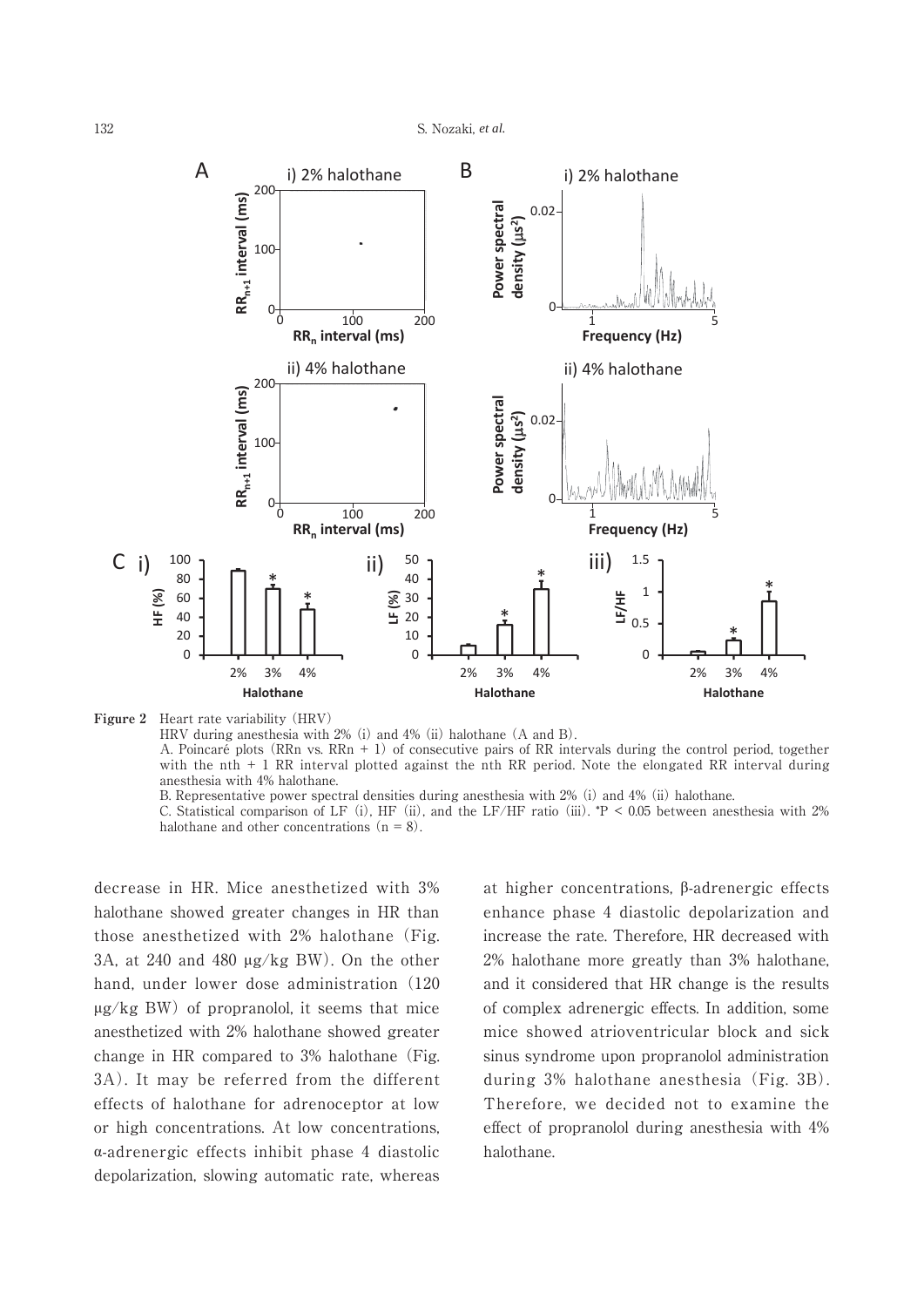

**Figure 3** A. Changes in heart rate according to propranolol concentration. \*P < 0.05 between anesthesia with 2% and 3% halothane  $(n = 8)$ . B. Typical trace of a mouse ECG during anesthesia with 3% halothane (i). Intraperitoneal injection of the

sympathetic  $\beta$ -blocker, propranolol (120 µg/kg body weight), resulted in sick sinus syndrome-type arrhythmia during anesthesia with 3% halothane (ii).

# **Discussion**

 We studied changes in basal ECG and HRV during halothane anesthesia in mice. Inhalation anesthesia using 2% halothane resulted in a conserved response to a sympathetic  $\beta$ -blocker, indicating that halothane might be useful for studies involving small rodents. However, halothane anesthesia resulted in a concentrationdependent decrease in HR, emphasizing the importance of using an appropriate concentration. In a previous study, we reported that both isoflurane and halothane functioned as negative chronotropic agents<sup>4)</sup>. In this study, sick sinus syndrome developed in some

mice administered 4% isoflurane, but no such arrhythmia occurred in mice that received 4% halothane.

 Halothane anesthesia also resulted in a decreased HF component and increased LF component in a concentration-dependent fashion, which suggests that even a slight change in halothane concentration could affect electrophysiological analysis. The LF/HF ratio reflects autonomic nerve tonus<sup>4)</sup>. A decreased HF and LF/HF ratio are thought to be related to decreased para-sympathetic nerve tonus, and an increased LF/HF ratio to increased sympathetic nerve tonus<sup>4)</sup>. Although the  $LF/$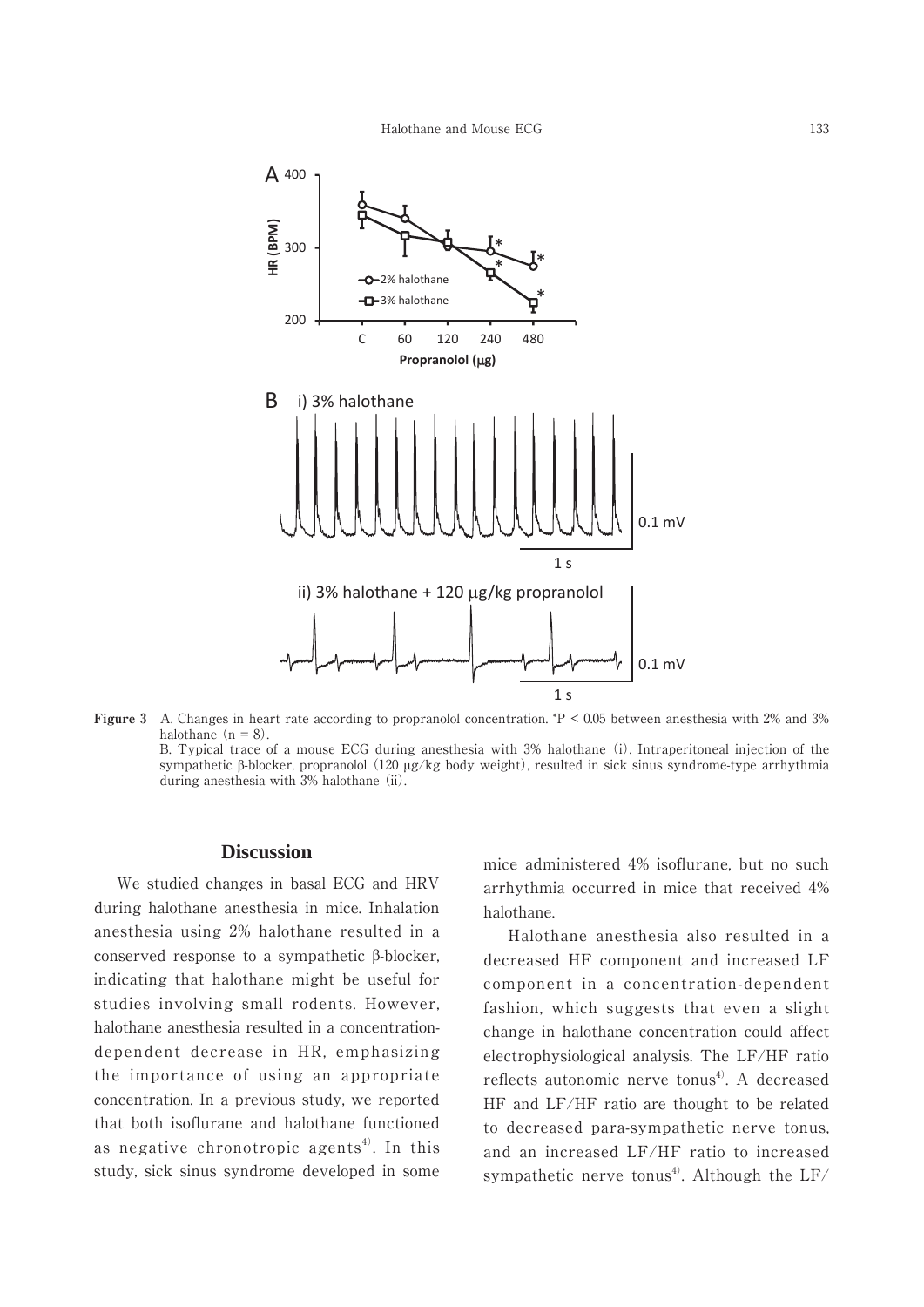HF ratio was significantly increased, inhalation anesthesia usually affects both sympathetic and para-sympathetic nerves. The significant decrease in HF suggests that the increased LF/HF ratio was likely due to decreased parasympathetic nerve tonus. Anesthesia using 3 % halothane concentrations resulted in sick sinus arrhythmia in response to propranolol (120  $\mu$ g/kg body weight), for which halothane and propranolol were responsible.

 In the present study, we first determined the optimum halothane concentration. Halothane anesthesia decreased the HR in a concentration-dependent fashion (Fig. 1A, B). We also examined 1.5% halothane because of its low MAC (0.74%). Appropriate anesthesia, in terms of loss of the righting reflex, could not be achieved using 1.5% halothane. In contrast, 3% halothane sometimes resulted in arrhythmia upon administration of a high dose of propranolol (Fig. 3B). Thus, 2% halothane inhalation anesthesia was used in subsequent experiments.

 Szczesny et al. reported that isoflurane anesthesia was useful for experimental studies on mice because of its simple administration, rapid induction, and control of the depth of anesthesia $5$ , while inhalation anesthesia required a specialized apparatus. Since halothane has been widely used since 1959, we examined its effect on ECG and whether it could be used for studies involving transgenic mouse. Mouse inhalation anesthesia has been performed in a limited number of laboratories.

 In our previous study, isoflurane anesthesia also conserved the HR  $(494 \pm 3.7)$  bpm, n = 146). The data obtained with 2% halothane anesthesia were comparable with those of isoflurane and sufficient for interpreting the results of pharmacological manipulation using an adrenergic  $\beta$ -blocker (propranolol). In contrast, Shintaku et al. reported that isoflurane anesthesia resulted in sick sinus arrhythmia $6$ . while halothane did not. This suggests halothane to be more suitable than isoflurane for rodent research.

 Halothane decreases the action potential duration (APD) of both Purkinje and ventricular muscle fibers by reducing the rate of phase-0 depolarization (Vmax), the action potential amplitude, and the overshoot<sup>7</sup>. This effect could be mediated by depression of the peak inward Na<sup>+</sup> current during the upstroke of Purkinje fiber action potential in ventricular muscle fibers $8$ . Additionally, at higher concentrations, ȕ-adrenergic effects enhance phase-4 diastolic depolarization and increase the rate $9-11$ . In the present study, the induction of arrhythmias by halothane might have been due to its  $electrophysiological or  $\beta$ -adrenergic effect, which$ should be analyzed in future studies.

 In summary, we examined the changes in ECGs during halothane anesthesia in mice. Anesthesia with 2% halothane resulted in a desirable HR and a relatively good response to sympathetic blockade with propranolol. We also evaluated the standard HRV during halothane anesthesia. Our results indicate the importance of selecting an anesthesia methodology according to the aim of the pharmacological experiment.

#### **References**

- 1)Kristensen J, Helbo-Hansen HS, Toft P, Hole P. The cardiovascular effects of vecuronium during halothane anaesthesia. Acta Anaesthesiol Scand. 1989;33:494-7.
- 2)Routledge HC, Chowdhary S, Townend JN. Heart rate variability—a therapeutic target? J Clin Pharm Ther. 2002;27:85-92.
- 3)Murakami M, Niwa H, Kushikata T, Watanabe H, Hirota K, Ono K, et al. Inhalation anesthesia is preferable for recording rat cardiac function using an electrocardiogram. Biol Pharm Bull. 2014;37:834-9.